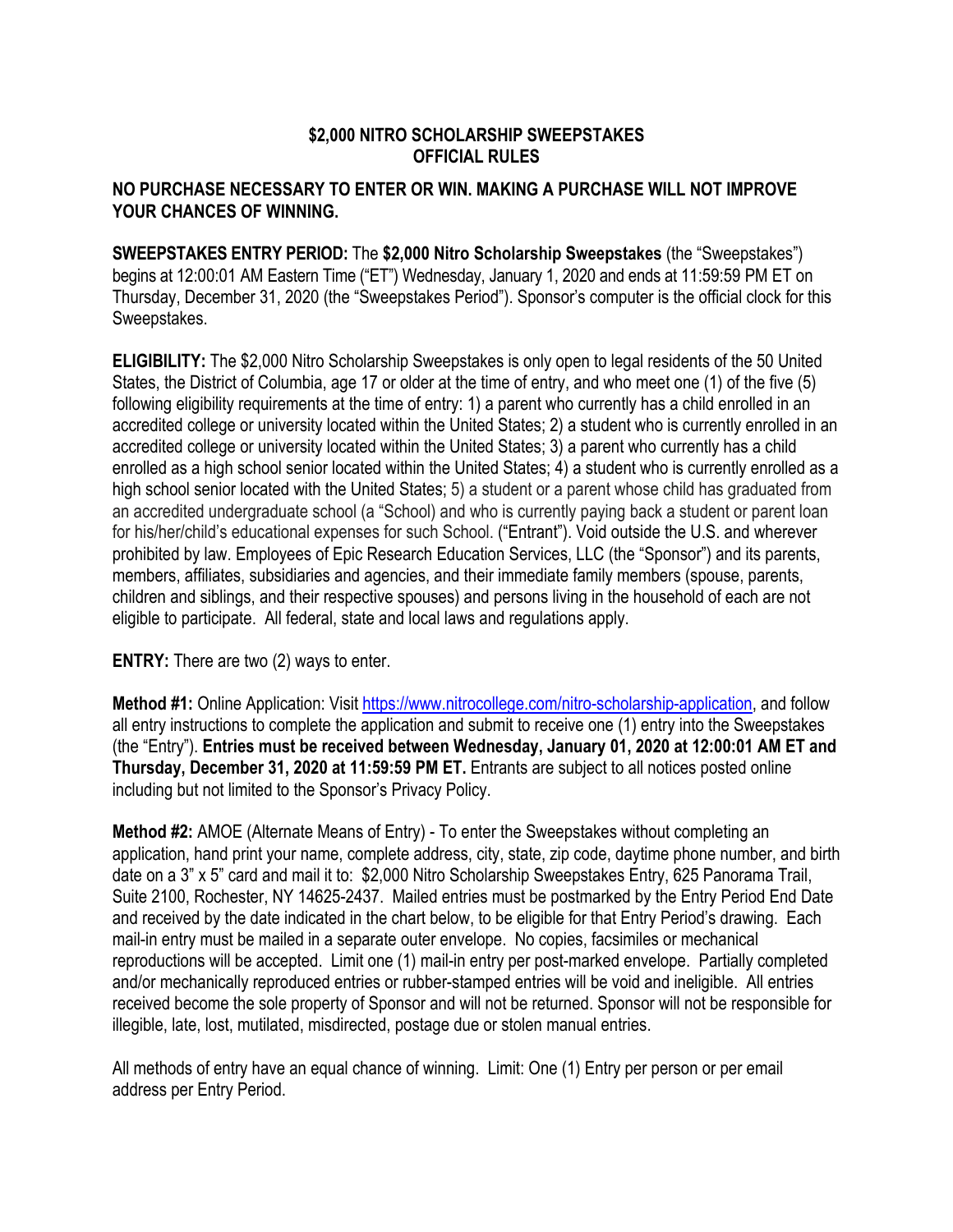**ENTRY PERIODS:** There are twelve (12) Entry Periods as defined in the chart below ("Entry Period"). **Entries must be received during the Entry Period to be eligible for that Entry Period drawing**. **Nonwinning Entry Period entries will not be rolled over to subsequent Entry Periods.** 

|                | <b>Entry Period</b> | <b>Entry Period</b> | Mail-In Entry     | <b>Survey Period</b> |
|----------------|---------------------|---------------------|-------------------|----------------------|
| Entry          | Start Date:         | End Date:           | Received By Date: | Drawing Date:        |
| Period         | 12:00:01 AM CT on   | 11:59:59 PM CT      |                   | on or about          |
|                | 01/01/20            | 01/31/20            | 02/07/20          | 02/10/20             |
| $\overline{2}$ | 02/01/20            | 02/28/20            | 03/07/20          | 03/10/20             |
| 3              | 03/01/20            | 03/31/20            | 04/07/20          | 04/10/20             |
| 4              | 04/01/20            | 04/30/20            | 05/07/20          | 05/11/20             |
| 5              | 05/01/20            | 05/31/20            | 06/08/20          | 06/10/20             |
| 6              | 06/01/20            | 06/30/20            | 07/07/20          | 07/10/20             |
| 7              | 07/01/20            | 07/31/20            | 08/07/20          | 08/10/20             |
| 8              | 08/01/20            | 08/31/20            | 09/08/20          | 09/10/20             |
| 9              | 09/01/20            | 09/30/20            | 10/07/20          | 10/12/20             |
| 10             | 10/01/20            | 10/31/20            | 11/07/20          | 11/10/20             |
| 11             | 11/01/20            | 11/30/20            | 12/07/20          | 12/10/20             |
| 12             | 12/01/20            | 12/31/20            | 01/07/21          | 01/11/21             |

**RANDOM DRAWING:** One (1) winner will be selected for each Entry Period during the Sweepstakes Period in a random drawing from among all eligible entries received for that Entry Period. The drawing for each Entry Period will be held based on the chart above. The drawings will be performed by an independent sweepstakes agency ("Administrator"), whose decisions are final and binding in all matters related to this Sweepstakes.

**WINNER NOTIFICATION & VERIFICATION:** Potential Grand Prize winner will be notified via email and/or phone, and will be required to sign and return, within seven (7) days of notification, an Affidavit of Eligibility, a Liability Waiver, an IRS W-9 Form and where allowable, a Publicity Release (collectively, "the Releases"). These Releases will require the Grand Prize winner to furnish his/her Social Security Number for the sole purpose of tax reporting, as required by law. The Winner will also be required to submit proof of their child's current enrollment in an accredited college or university located within the United States before prize is awarded. Noncompliance will result in disqualification and an alternate winner may be selected.The prize will be awarded within approximately 45 days after the winner is verified.

The Grand Prize winner will also be required to provide his/her social media handles as requested by Sponsor and to submit to a background check to confirm eligibility and help ensure that the use of any such person in advertising or publicity for the Sweepstakes will not bring Sponsor into public disrepute, contempt, scandal or ridicule or reflect unfavorably on the Sweepstakes or Sponsor, as determined by Sponsor in its sole discretion. Sponsor reserves the right to disqualify a potential winner on the basis of the findings resulting from such background check or if a potential winner fails to properly authorize and/or provide the required information in connection with such background check.

If Releases are returned as undeliverable or if the selected winner cannot accept or receive the prize for any reason, or he/she is not in compliance with these Official Rules, the prize will be forfeited and an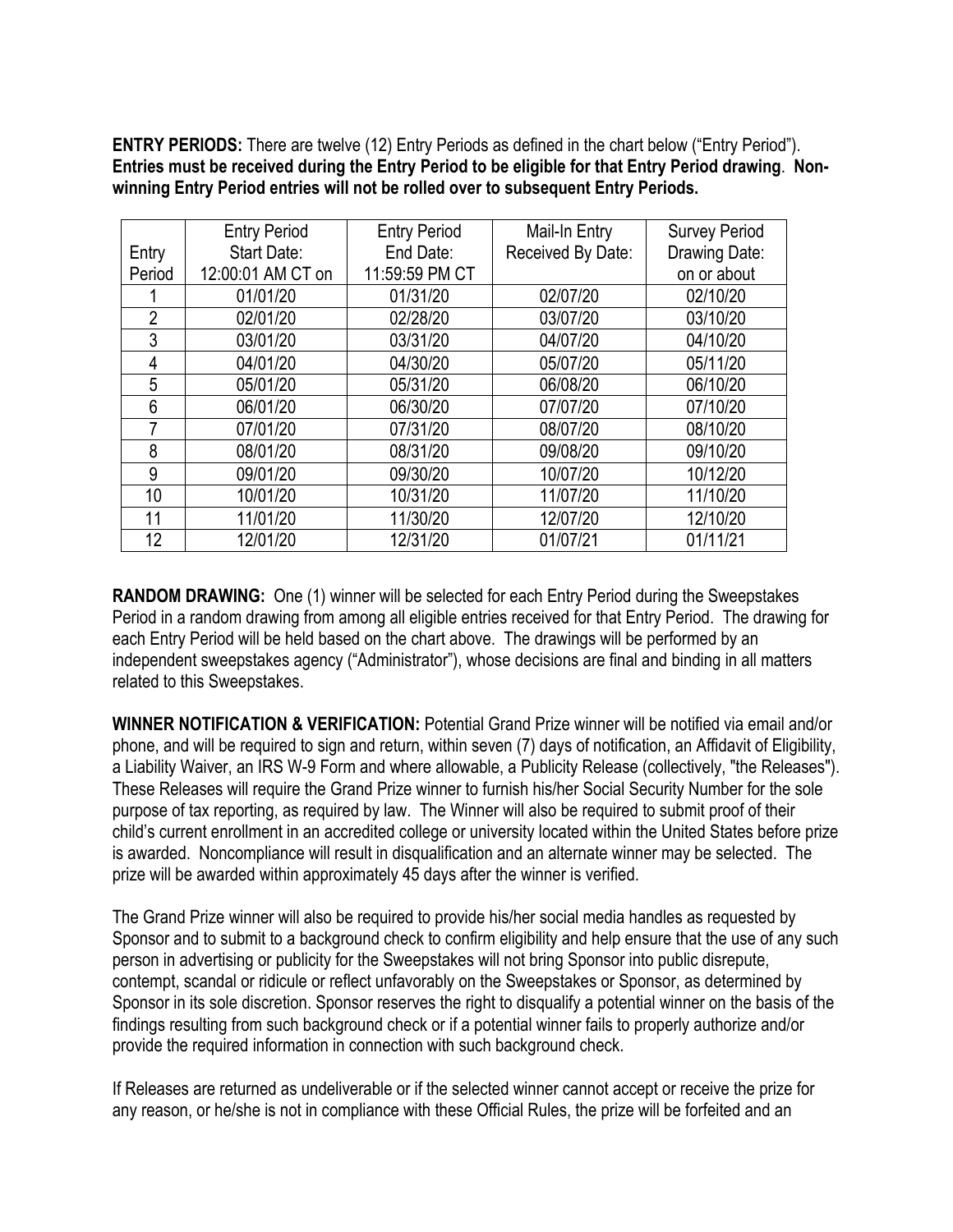alternate winner may be selected in a separate random drawing.

**PRIZE/APPROXIMATE RETAIL VALUE ("ARV")/ODDS:** There will be twelve (12) Grand Prizes available to be won. Each Entry Period there will be one (1) Grand Prize awarded, which will consist of \$2,000.00, which will be in the form of a check made payable directly to the accredited post-secondary institution of higher education located within the United States attended by the parents child or student or if the Entrant eligibility was based on the  $5<sup>th</sup>$  eligibility requirement, then the check will be made payable to the Entrant (ARV: \$2,000.00 each).

## **Total value of all prizes available to be won: \$24,000.00.**

There is a limit of one (1) prize per person/household. Odds of winning a prize will depend upon the total number of Entries received for each Entry Period.

**PRIZE CONDITIONS:** Prizes are non-assignable and non-transferable. No substitution is permitted except if prize is unavailable, in which case a prize of equal or greater value will be awarded. No exchange or substitution of prizes, except at the sole discretion of the Sponsor. Any other incidental expenses associated with the receipt and/or use of prize is the winner's sole responsibility.

The winner is responsible for all federal, state and local taxes, if applicable. Except where prohibited by law, Entry and acceptance of prize constitute permission to use winner's name, prize won, hometown, likeness, video tape, photographs, and statements for purposes of advertising, promotion and publicity (including online posting) in any and all media now or hereafter known throughout the world in perpetuity, without additional compensation, notification or permission.

**GENERAL RULES:** Participating Entrants agree to these Official Rules and the decisions of Administrator and the Sponsor, and release the Sponsor and its affiliated companies, and all other businesses involved in this Sweepstakes, as well as the employees, officers, directors and agents of each, from all claims and liability relating to their participation in the promotion, and the acceptance and use/misuse of the prize offered. Winner assumes all liability for any injury or damage caused or claimed to be caused by participation in this Sweepstakes or use/misuse or redemption of the prize. Sponsor is not responsible for any typographical or other error in the printing of the offer, administration of the Sweepstakes or in the announcement of the prize.

If for any reason this Sweepstakes is not capable of running as planned due to an infection by a computer virus, bugs, tampering, unauthorized intervention, fraud, technical failures, or any other causes beyond the control of the Sponsor which corrupt or affect the administration, security, fairness, integrity, or proper conduct of this Sweepstakes, the Sponsor reserves the right at its sole discretion, to disqualify any individual who tampers with the entry process, and to cancel, terminate, modify or suspend the Sweepstakes, at which time, Sponsor will conduct a random drawing from among all eligible entries received at the time of the Sweepstakes termination. The Sponsor assumes no responsibility for any error, omission, interruption, deletion, defect, delay in operation or transmission, communications line failure, theft or destruction or unauthorized access to, or alteration of, entries. The Sponsor is not responsible for any problems or technical malfunctions of any telephone network or telephone lines, computer on-line systems, servers, or providers, computer equipment, software, failure of any e-mail or entry to be received by the Sponsor due to technical problems, human error or traffic congestion on the Internet or at any Web site, or any combination thereof, including any injury or damage to participant's or any other person's computer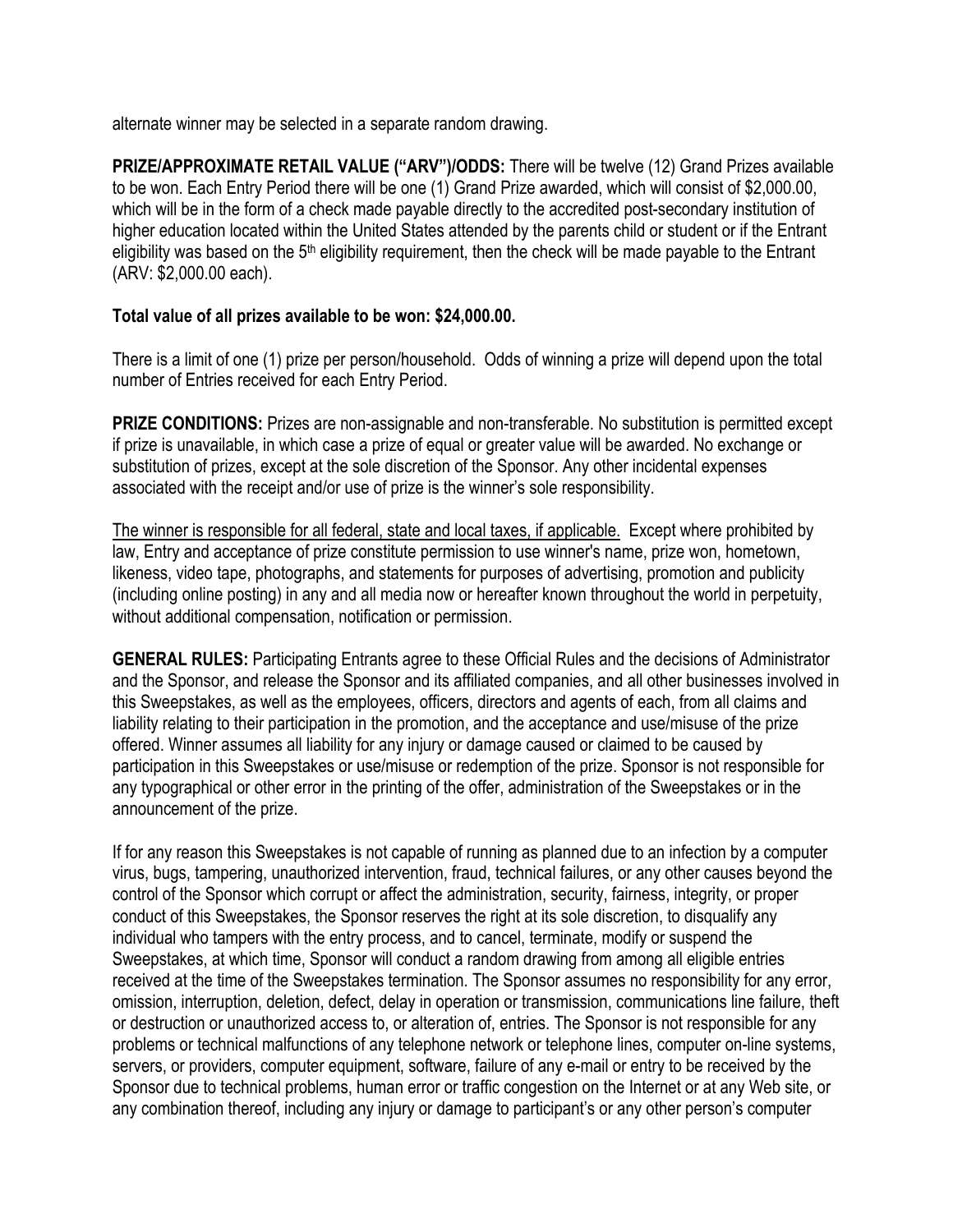relating to or resulting from participating in this Sweepstakes or downloading any materials in this Sweepstakes. Sponsor is not responsible for incompatibility of entrant's hardware, software or browser technology.

In the event of a dispute over the identity of an online Entrant, Entry will be deemed submitted by the "Authorized Account Holder" of the e-mail address submitted at time of entry. Authorized Account Holder means the natural person who is assigned to an e-mail address by an Internet access provider, online service provider, or other organization that is responsible for assigning e-mail addresses for the domain associated with the submitted e-mail address. Sponsor may ask any Entrant or potential winner to provide Sponsor with proof that such party is the authorized account holder of the wireless phone associated with the Entry. Entry materials/data that have been tampered with or altered, or mass entries or entries generated by a script, macro or use of automated devices are void. The Sponsor is not responsible for: (i) error, omission, interruption, deletion, defect, delay in operations or transmission, theft or destruction or unauthorized access to or alterations of entry materials, or for technical, network, telephone equipment, electronic, computer, hardware or software malfunctions of any kind, or inaccurate transmission of or failure to receive entry information by Sponsor on account of technical problems or traffic congestion on the Internet or at any web site or any combination thereof; or (ii) any injury or damage to entrant's or any other person's computer related to or resulting from participating in the Sweepstakes. By participating in the Sweepstakes, you (i) agree to be bound by these official rules, including all eligibility requirements, and (ii) agree to be bound by the decisions of Sponsor and the Administrator, which are final and binding in all matters relating to the Sweepstakes. Failure to comply with these official rules may result in disqualification from the Sweepstakes. Sponsor reserves the right to: (i) permanently disqualify from any Sweepstakes it sponsors any person it believes has intentionally violated these official rules; and (ii) withdraw the online method of entry if it becomes technically corrupted (including if a computer virus or system malfunction inalterably impairs its ability to conduct the Sweepstakes), and to select winners from among all eligible entries received prior to withdrawal.

ANY ATTEMPT BY AN INDIVIDUAL, WHETHER OR NOT AN ENTRANT, TO DELIBERATELY DAMAGE, DESTROY, TAMPER OR VANDALIZE THIS WEB SITE OR INTERFERE WITH THE OPERATION OF THE SWEEPSTAKES, IS A VIOLATION OF CRIMINAL AND CIVIL LAWS AND SPONSOR RESERVES THE RIGHT TO SEEK DAMAGES AND DILIGENTLY PURSUE ALL REMEDIES AGAINST ANY SUCH INDIVIDUAL TO THE FULLEST EXTENT PERMITTED BY LAW.

**DISPUTES:** Except where prohibited, Entrant agrees that any and all disputes, claims and causes of action arising out of, or connected with, the Sweepstakes or any prize awarded shall be resolved individually, without resort to any form of class action, and exclusively by the appropriate court located in the state of Delaware. All issues and questions concerning the construction, validity, interpretation and enforceability of these Official Rules, Entrant's rights and obligations, or the rights and obligations of the Sponsor in connection with the Sweepstakes, shall be governed by, and construed in accordance with, the laws of the state of Delaware without giving effect to any choice of law or conflict of law rules (whether of the State of Delaware or any other jurisdiction), which would cause the application of the laws of any jurisdiction other than the state of Delaware. The remedy for any claim shall be limited to actual damages, and in no event shall any party be entitled to recover punitive, exemplary, consequential, or incidental damages, including attorney's fees or other such related costs of bringing a claim, or to rescind this agreement or seek injunctive or any other equitable relief.

THE PARTIES HEREBY WAIVE THEIR RIGHT TO JURY TRIAL WITH RESPECT TO ALL CLAIMS AND